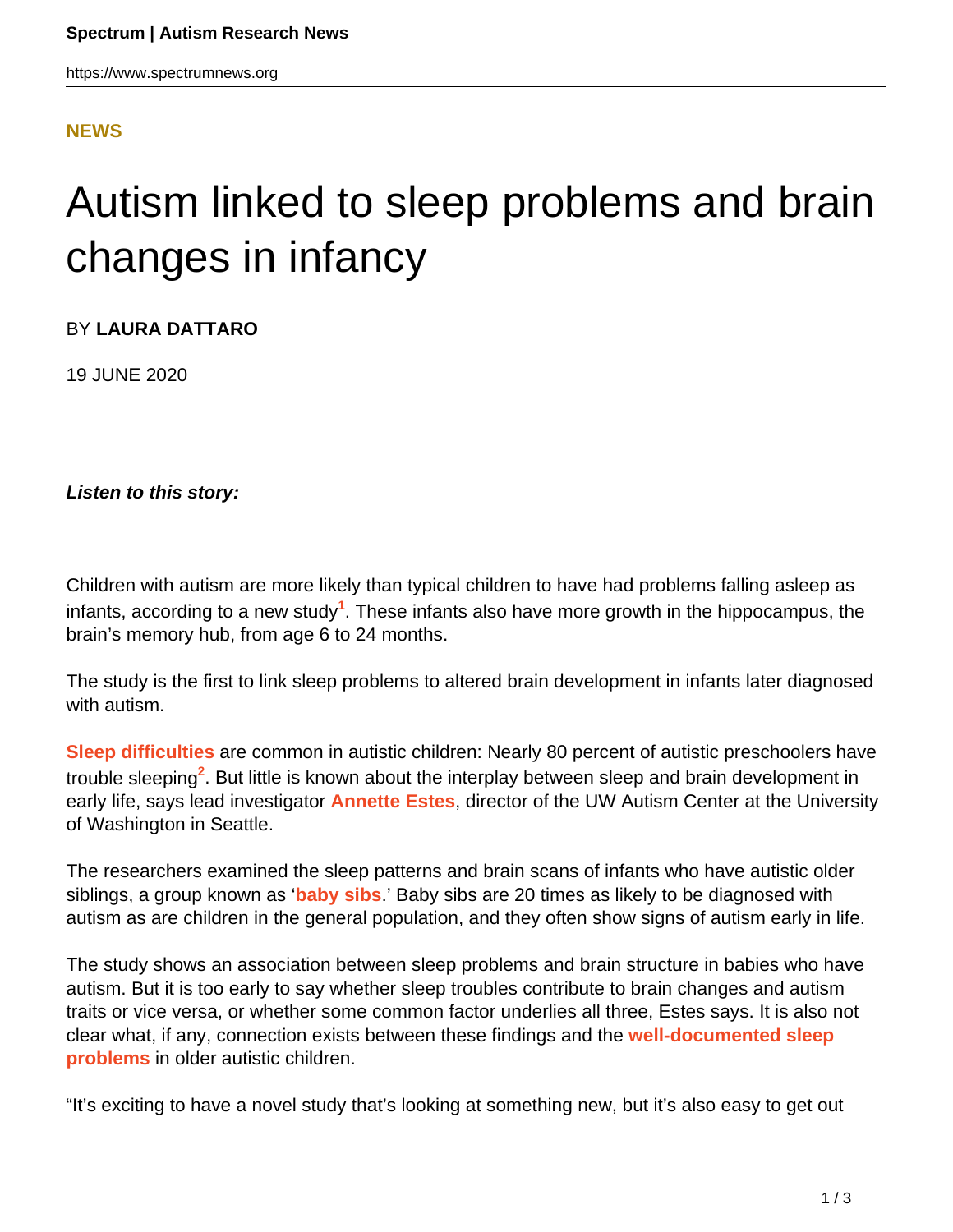over your skis a little bit too far," she says. "This is a research finding that really needs follow-up before there are any clinical take-home messages."

## **Baby steps:**

Estes and her colleagues analyzed data from 432 children enrolled in the Infant Brain Imaging Study, which tracks brain development in baby sibs and typically developing controls. They looked at brain scans taken when the children were 6, 12 and 24 months old to assess the size of various structures, including the **[hippocampus](https://www.spectrumnews.org/news/memory-hub-underlie-social-cognitive-quirks-autism/)**. They also reviewed parents' responses to survey questions about their children's social behaviors and difficulties falling asleep.

Of the 305 baby sibs in the study, 71 went on to be diagnosed with autism at age 2. The researchers found that those toddlers had experienced more trouble falling asleep as infants than both baby sibs without autism and controls. Among all the children, those with more sleep problems at 6 and 12 months had weaker social-communication skills at 24 months. The work appeared 1 June in the American Journal of Psychiatry.

Among the baby sibs with autism, those who had more trouble sleeping also had more growth in the hippocampus from 6 to 24 months of age. There was no such link in children without autism, or for any of the other brain areas they examined.

"The hippocampal volumes were uniquely sensitive to sleep-onset challenges," Estes says.

Researchers often view sleep problems solely as an outcome of autism, but the new work hints that they may precede and contribute to autism traits, says **[Philippe Mourrain](https://www.spectrumnews.org/author/philippemourrain/)**, associate professor of neurobiology at Stanford University in California, who was not involved in the research.

Mourrain says further studies should include additional parent-reported measures of sleep, such as how often a child wakes up from her slumber during the night. They should also look at other measures, such as connectivity between brain regions, that volume differences do not capture.

"It calls for much more," Mourrain says.

The study suggests that addressing sleep problems in infancy could alleviate some of the difficulties autistic children have, says **[Craig Canapari](https://medicine.yale.edu/profile/craig_canapari/)**, director of the Sleep Medicine Program at Yale University, who was not involved in the research. "The most compelling question coming out of it is: Is sleep a modifiable risk factor for autism [traits]?"

Estes says she hopes to follow up with the children when they are school-aged to see how their sleep and development interact as they grow up. She would also like to include objective measures of sleep, such as using sensors to track the children's movements during the night, to shore up parent reports.